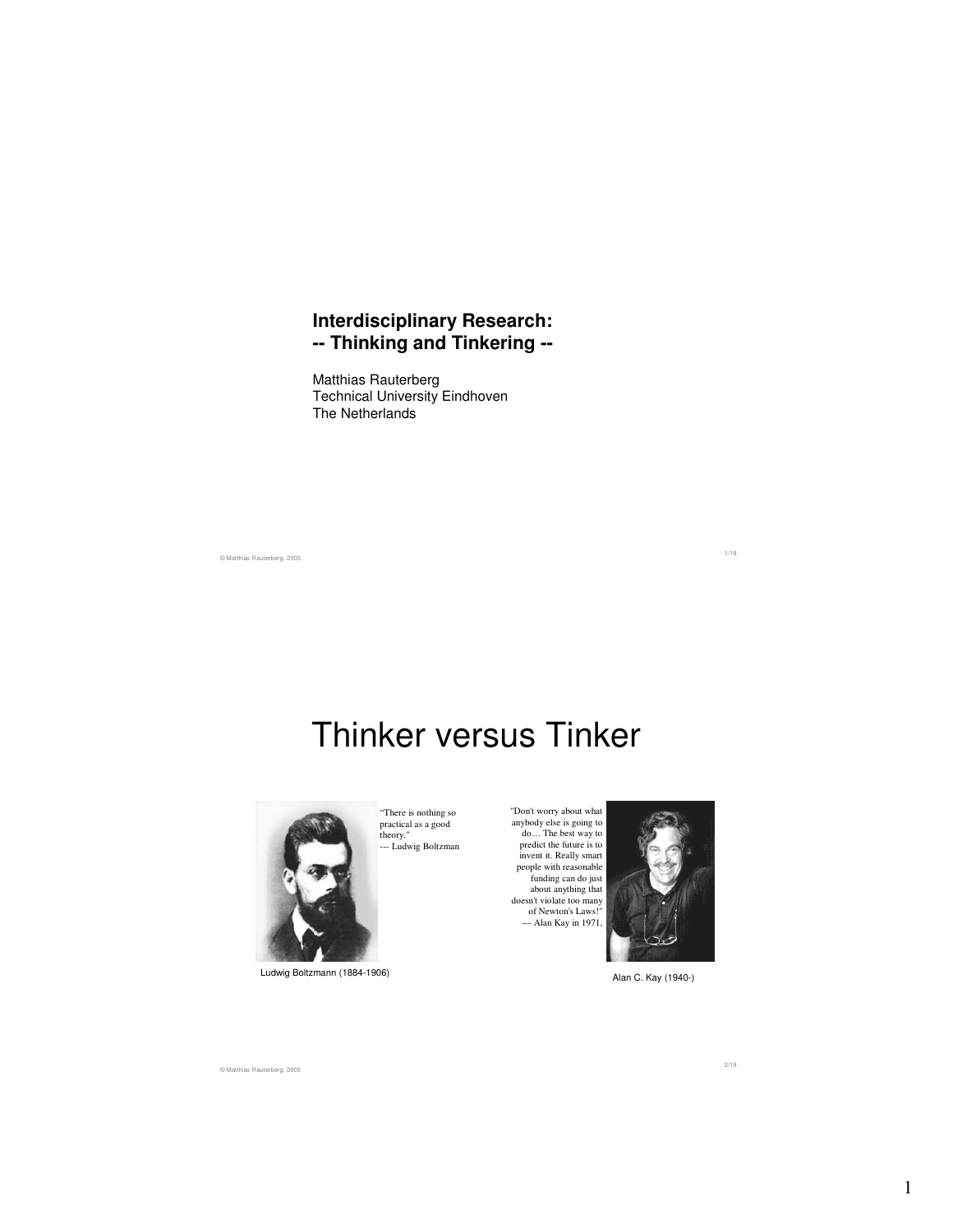## What is research all about?



© Matthias Rauterberg, 2005

Who is doing research?



© Matthias Rauterberg, 2005

4/19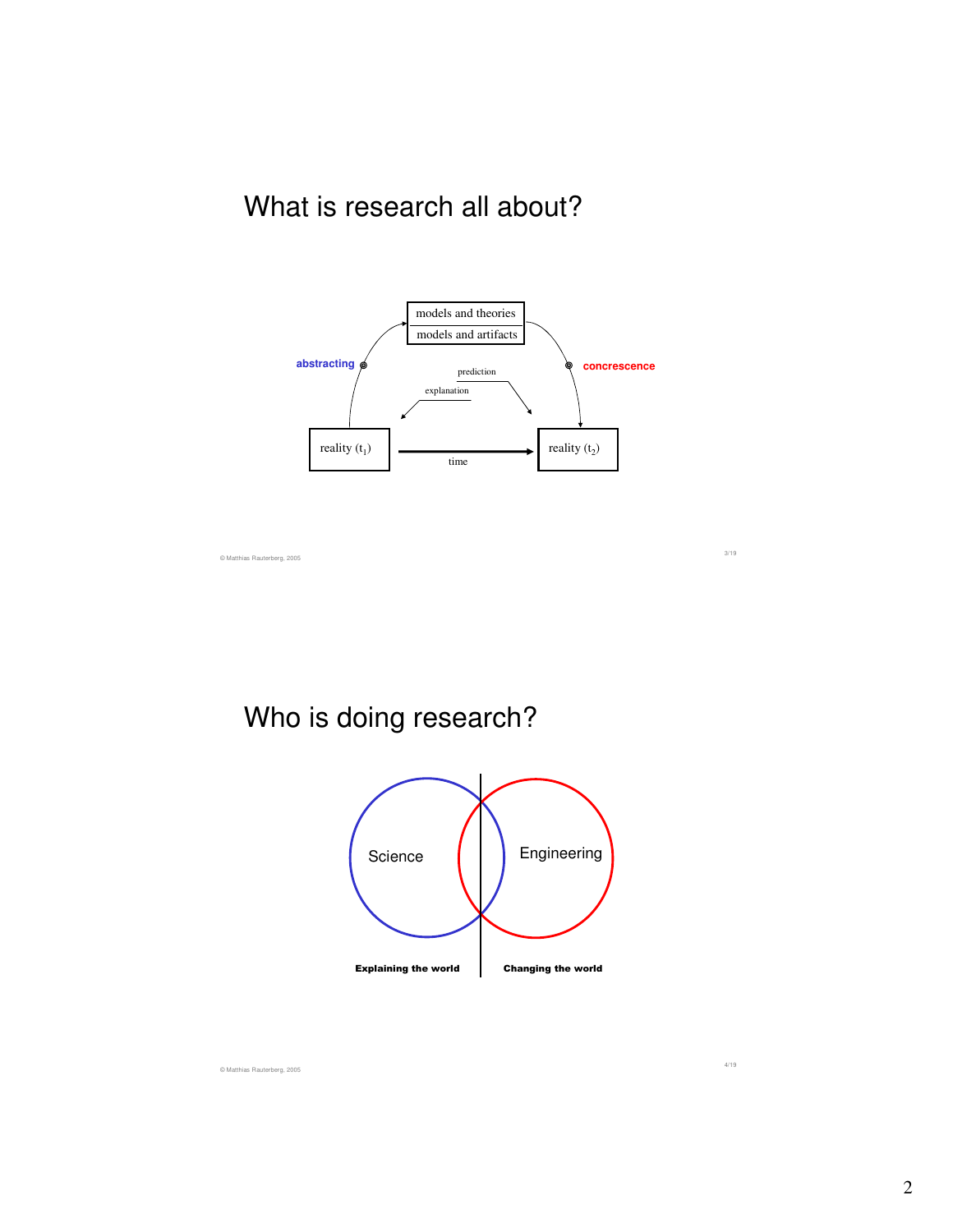# Knowledge: but which one?



© Matthias Rauterberg, 2005

Thinker versus Tinker



## Alfred Nobel

**Alfred Nobel's last will and testament is clear and concise:** "The whole of my remaining realizable estate shall be dealt with in the following way. The capital shall be invested by my executors in safe securities and shall constitute a fund, the interest on which shall be annually distributed in the form of prizes to those who, during the preceding year, shall have conferred the

greatest benefit on mankind. The said interest shall be divided into five equal parts, which shall be apportioned as follows: **one part to the person who shall have made** 

#### **the most important discovery or invention within the field of physics**;

one part to the person who shall have made the most important chemical discovery or improvements; one part to the person who shall have made the most important discovery within the domain of physiology or medicine; one part to the person who shall have produced in the field of literature the most outstanding work of an idealistic tendency; and one part to the person who shall have done the most or best work for fraternity among nations, for the abolition or reduction of standing armies and for the holding and promotion of peace congresses."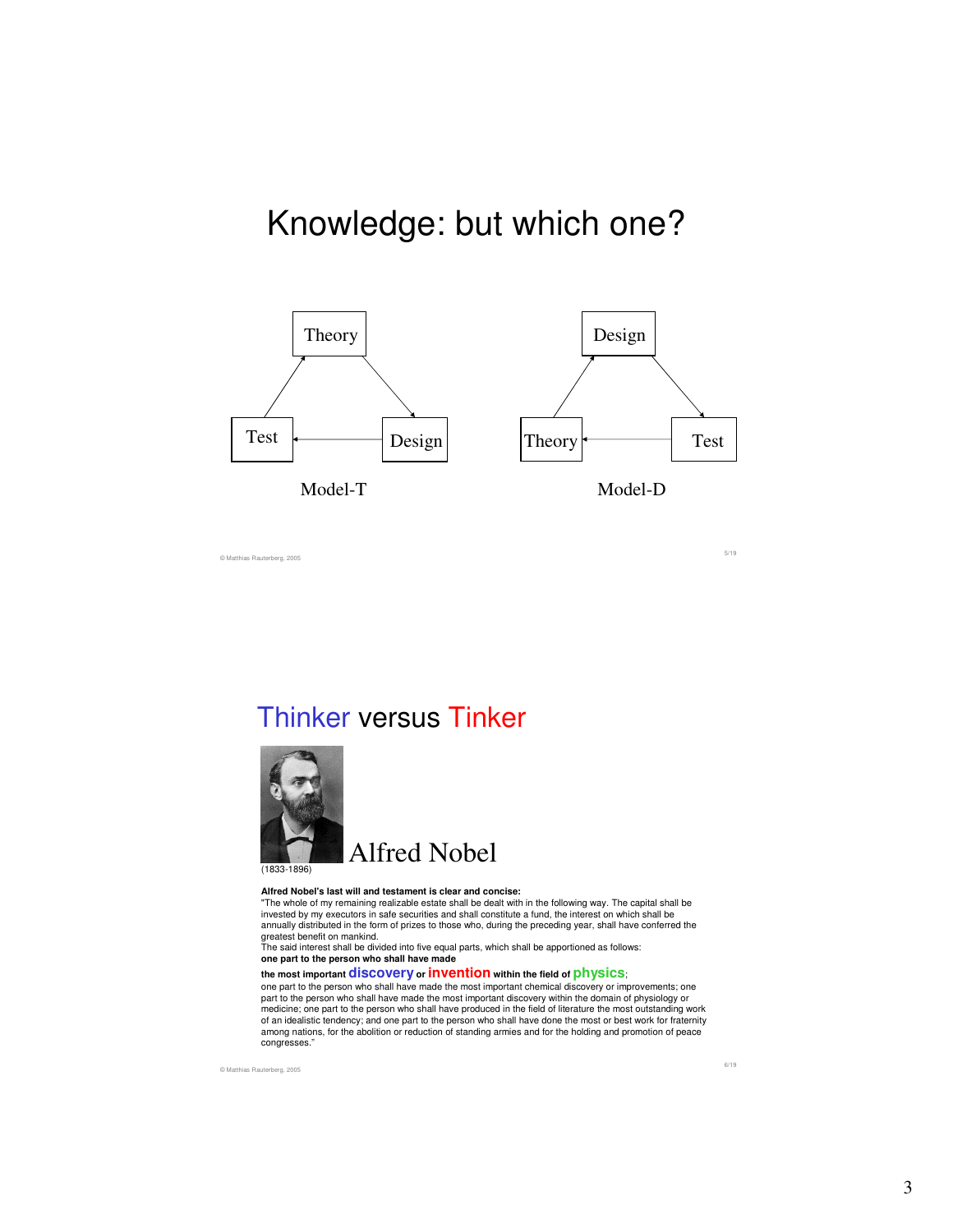

Trends in Nobel Prizes for Physics over 11 Decades

© Matthias Rauterberg, 2005

Our Approach: thinking and tinkering



8/19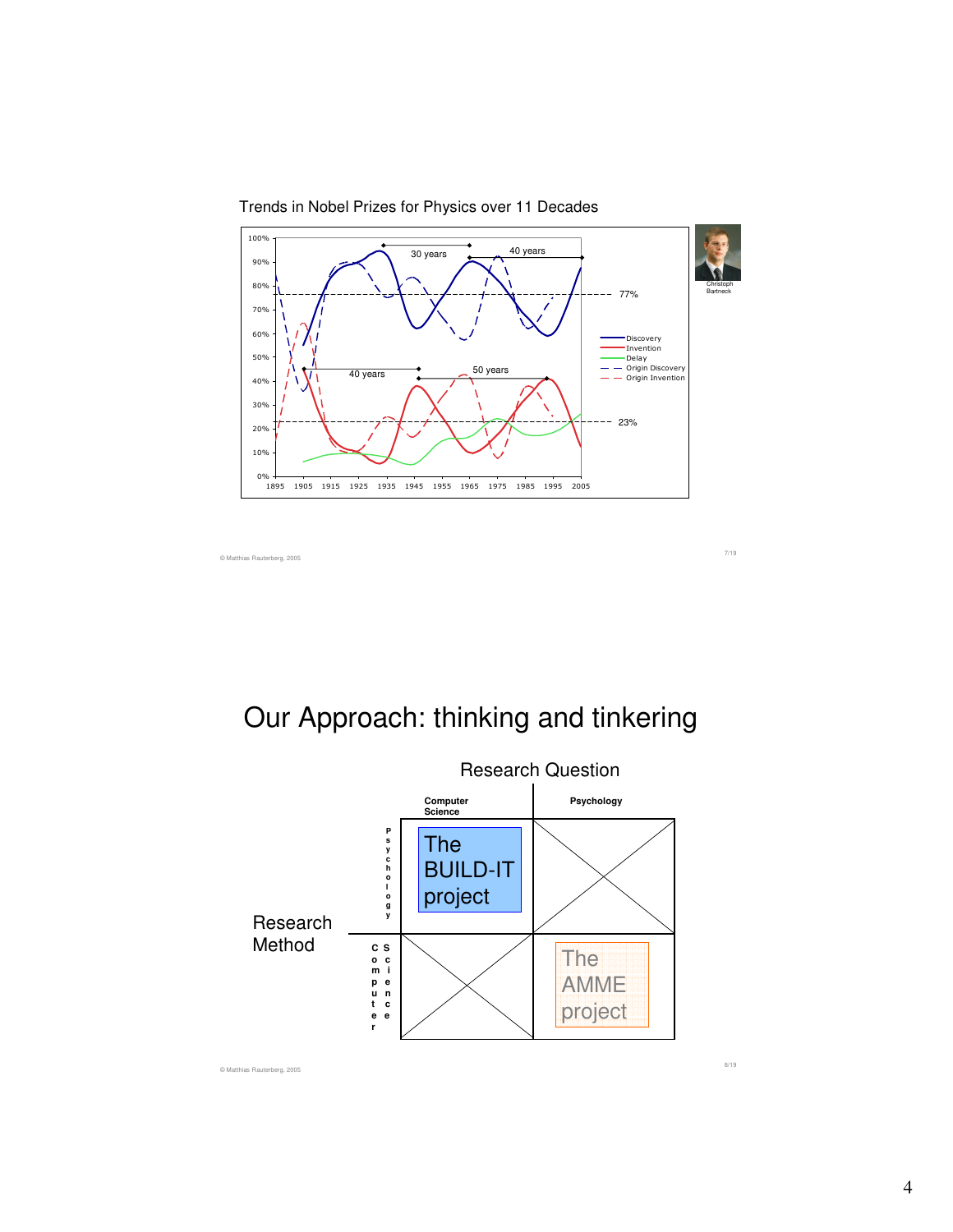

© Matthias Rauterberg, 2005

**Empirical Results : winning chance per dialog technique**



© Matthias Rauterberg, 2005

10/19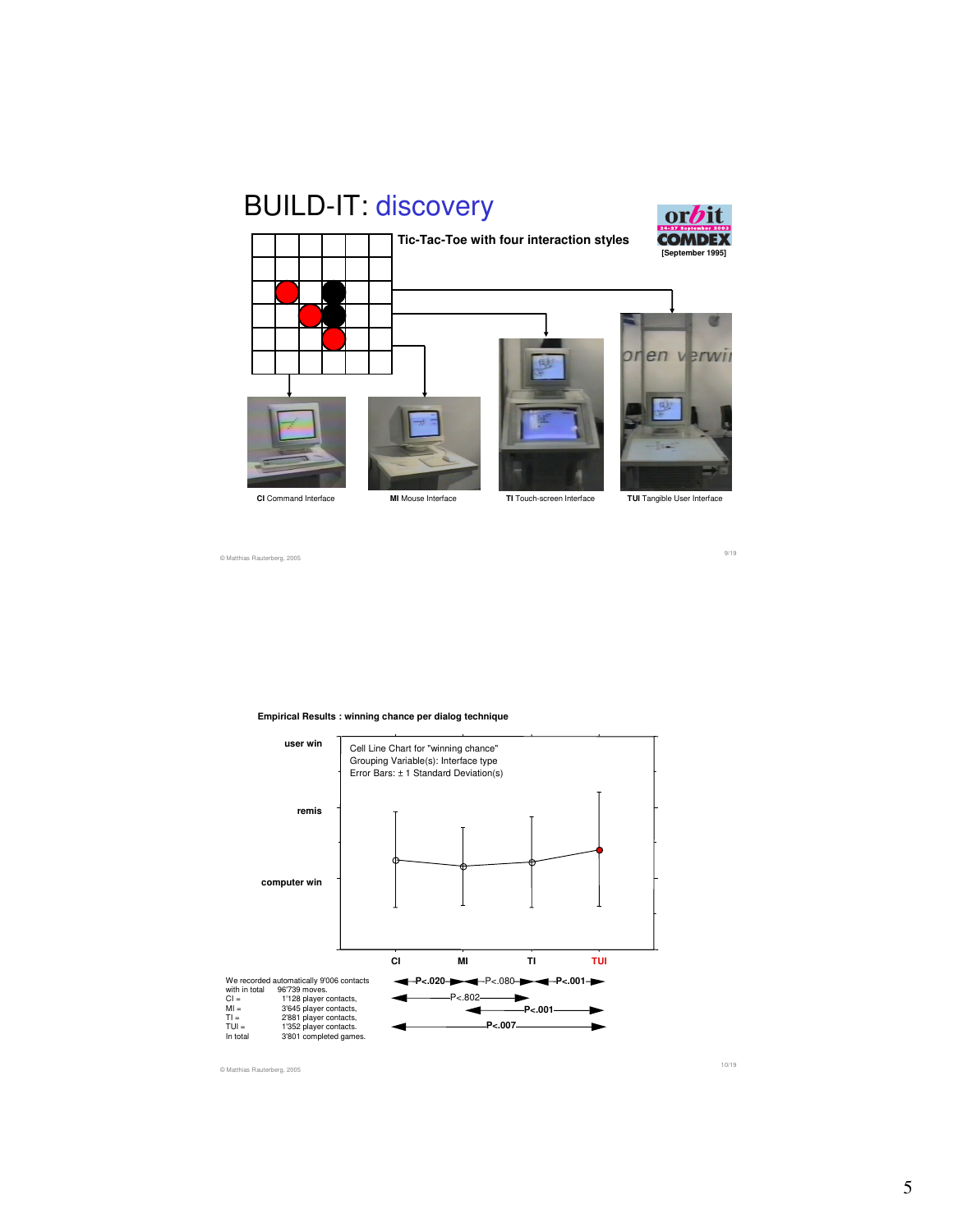## BUILD-IT: invention



Our Approach: tinkering and thinking

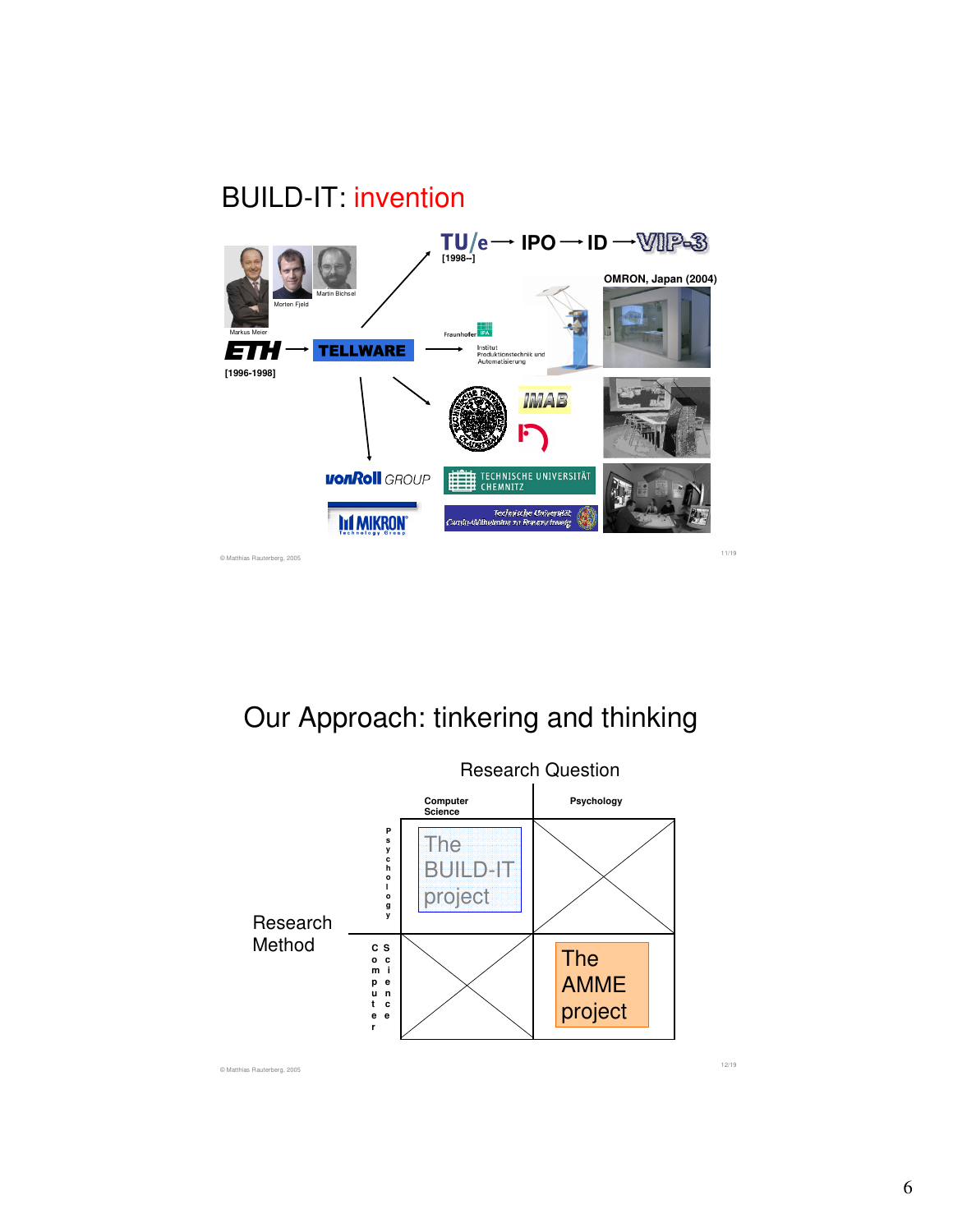



© Matthias Rauterberg, 2005

The AMME Program Structure





13/19



M. Decasp J. Hofmann C. Leuchter P. Merz P. Meyer J. Rudnik C. Senften E. Zeller

© Matthias Rauterberg, 2005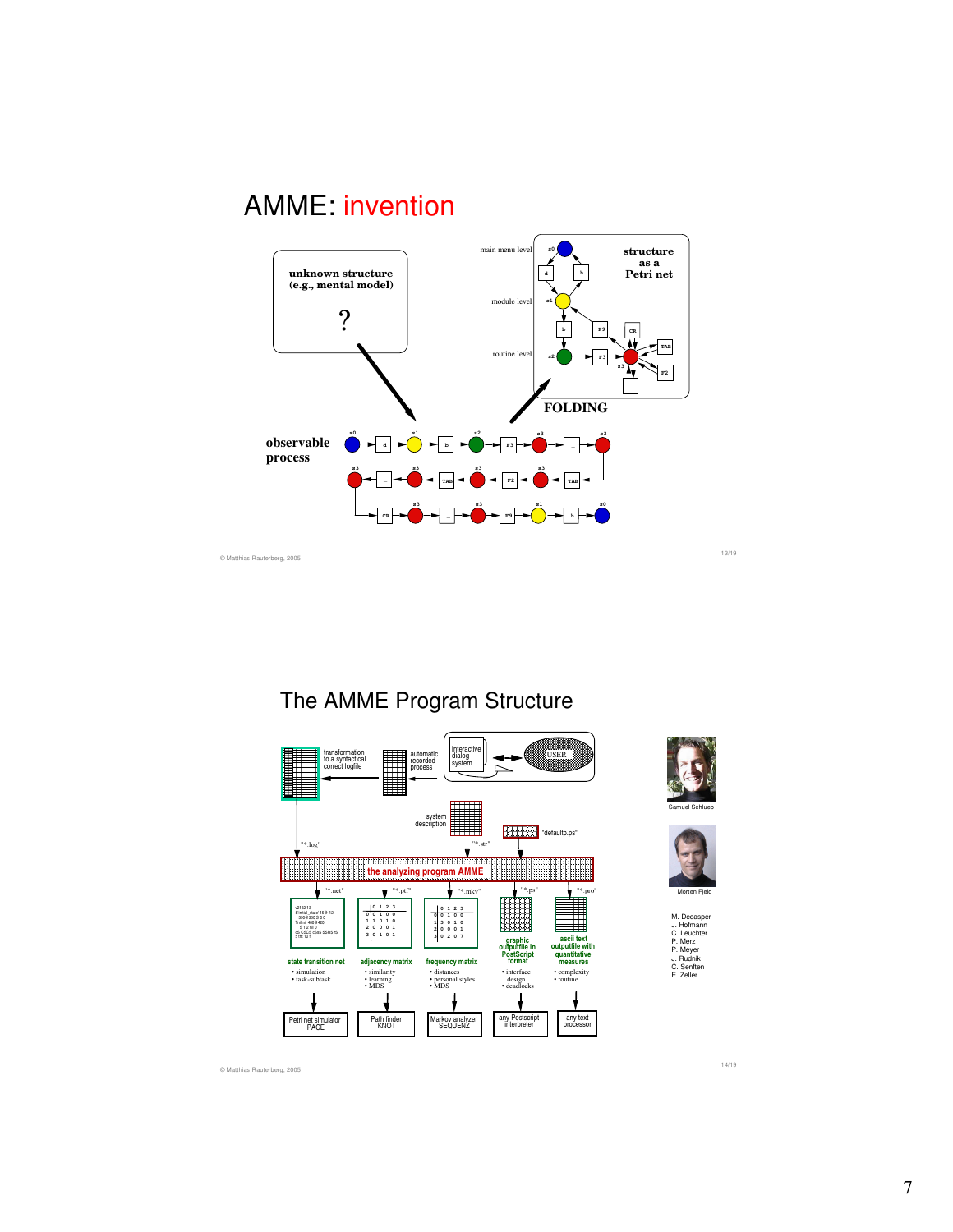

### Time structure and knowledge structure are different!

© Matthias Rauterberg, 2005

Our Approach: thinking and tinkering



16/19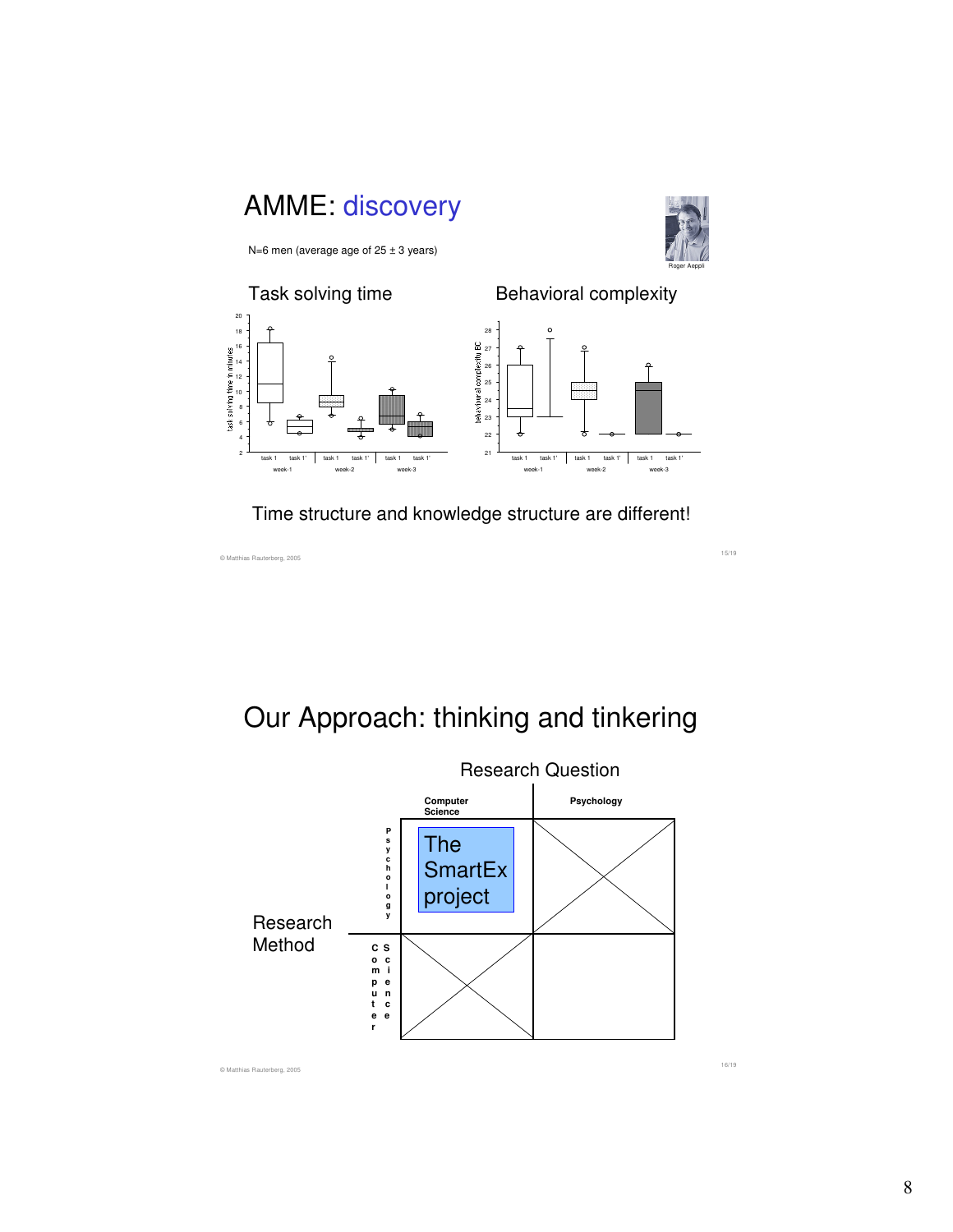### Ongoing Research: the adaptive environment



If two adaptive systems (e.g., the human being and the adaptive technology) are coupled with each other, the following aspects have to be taken into account:

(1) the adaptation rate  $(R_{sA})$  of the technical subsystem, and

(2) the two different kinds of human influences on the technical subsystem: the explicit control rate  $(R_{\text{hc}})$  and the implicit adaptation rate  $(R_{hA})$ .

The main challenge of designing such a coupling is to avoid an unintended acceleration between both subsystems based on the closed loop coupling; with other words, what is the appropriate design for such kind of closed loop coupling?.

How should be the relation  $[R_{hc} + R_{hA}] \leftrightarrow [R_{sA}]$ <br>established? Secondly, what is the proper balance between  $[R_{\text{hc}}] \leftrightarrow [R_{\text{hA}}]$ ?

These are two central research questions.

© Matthias Rauterberg, 2005

17/19

## SmartEx: discovery -> invention





**Experiment [June 2005]** Test conditions are: (1) Standard without displays (2) Standard with displays (3) Adaptive displays



18/19

© Matthias Rauterberg, 2005